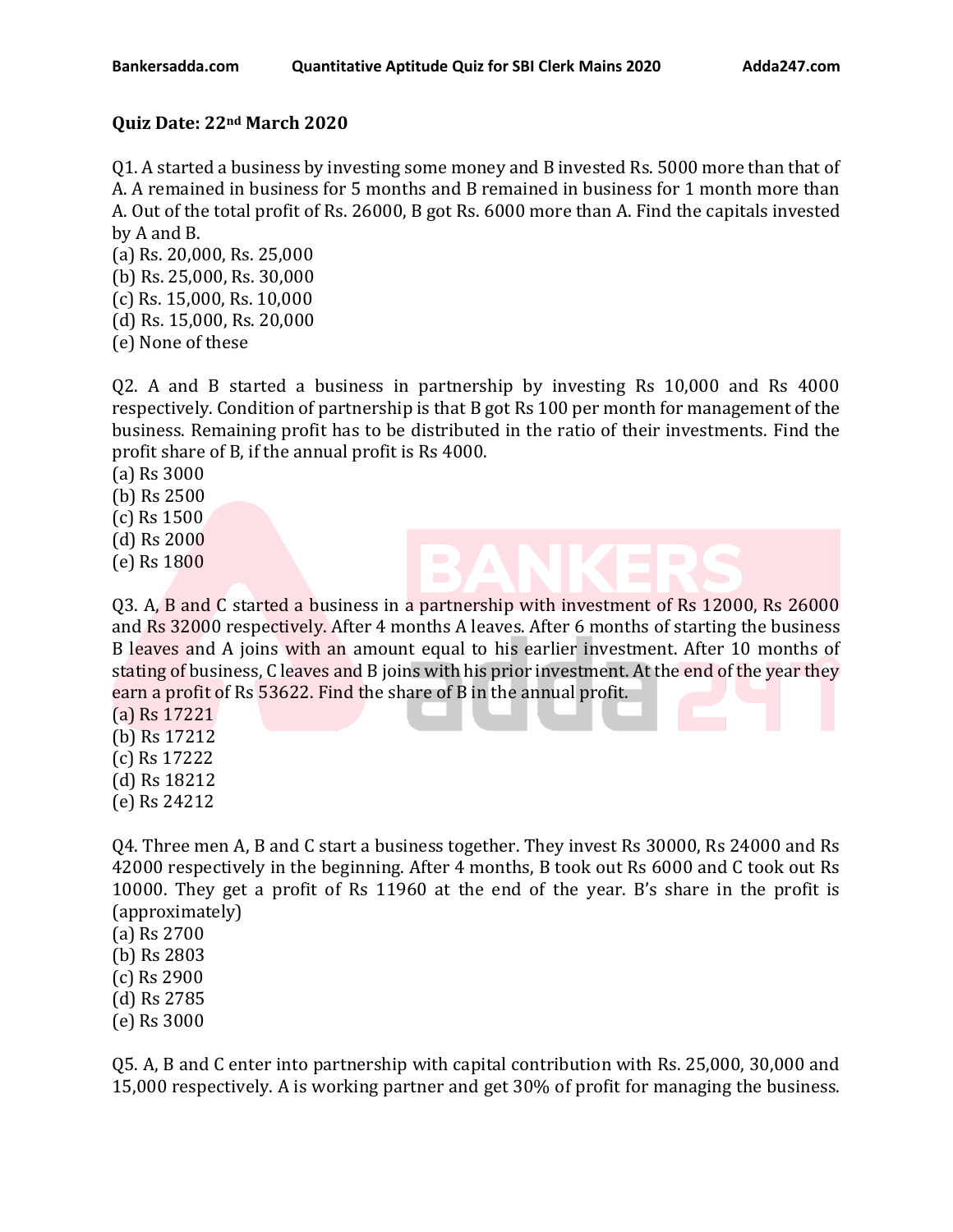The remaining profit is distributed in the respect of capital. At the end of a year A gets Rs. 200 more than that of B & C together then total profit is : (a) Rs. 2000 (b) Rs. 4000 (c) Rs. 3000 (d) Rs. 3750 (e) None of these Directions (6-10): Find the wrong number in the following number series. Q6. 3, 8, 27, 112, 560, 3396 (a) 8 (b) 560 (c) 27 (d) 3396 (e) 112 **TEST SERIES Bilingual Video Solutions SBICLERK PRE+MAINS** 135+ TOTAL TESTS | eBOOKS Q7. 1162, 1167, 1182, 1207, 1242, 1285 (a) 1167 (b) 1182 (c) 1285 (d) 1242 (e) 1207 Q8. 7, 29, 5, 31, 3, 33, 2 (a) 2 (b) 31 (c) 33 (d) 5 (e) 29 Q9. 223, 287, 359, 439, 529, 623 (a) 439 (b) 287 (c) 623 (d) 529 (e) 359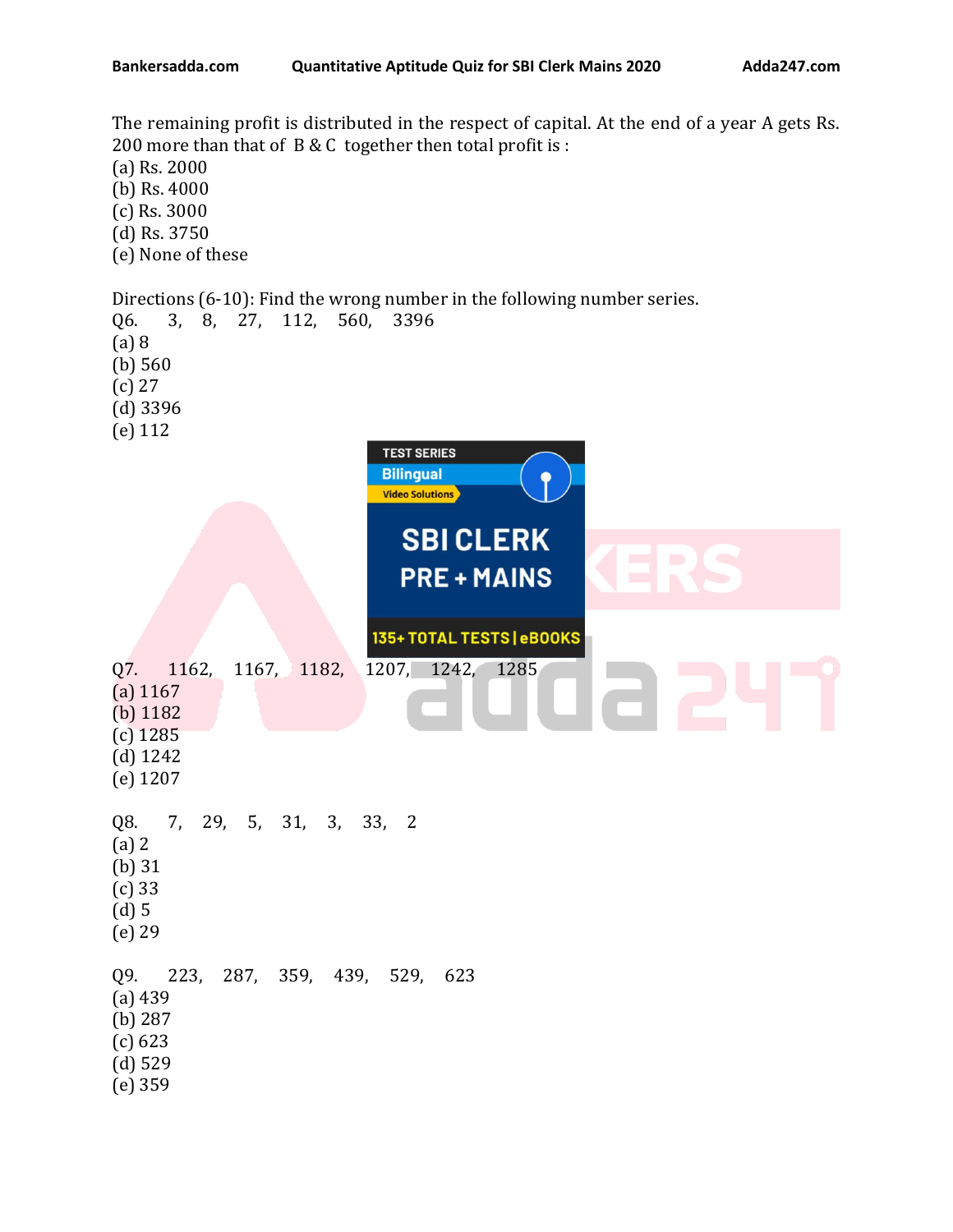Q10. 2, 3, 11, 65 , 519, 5190 (a) 3 (b) 5190 (c) 11 (d) 65 (e) 519

Q11. Suresh, Aman and Vikram are partners in a business. Suresh invested Rs. 4000 for whole year. Aman invested Rs. 6000 initially but increased this investment up to Rs. 8000 at the end of 4 months, while Vikram invested Rs, 8000 initially, but withdraw Rs. 2000 at the end of 9 months. At the end of year total earned profit is Rs. 16950, find their share of profit.

(a) Rs 3600, Rs 6600, Rs 6750 (b) Rs 2000, Rs 3050, Rs 5400 (c) Rs 2450, Rs 2460, Rs 1456 (d) Rs 2400, Rs 2480, Rs 1406 (e) None of these

Q12. A, B, C are business partners. A receives  $2/7<sup>th</sup>$  of the total profit and B & C share the remaining profit equally. A's profit share is increased by Rs. 240 when the total profit rises from 10% to 15%. Find the profit received by A, B and C respectively?

(a) Rs. 4200, Rs. 6000, Rs. 6000 (b) Rs. 4800, Rs. 6000, Rs. 6000 (c) Rs. 4500, Rs. 5625, Rs. 5625 (d) Rs. 4000, Rs. 5000, Rs. 5000 (e) None of these

Q13. Ram, Veer and Virat invested Rs. 1250,  $(1250 + x)$  and  $(1250 + 2x)$  respectively in a business. After one year Divya joined them with the capital of Rs. 8x. If at the end of three years the profit of Divya is Rs. 12,000 out of total profit of Rs. 52,500, then find amount received by Virat, if he invested his initial investment's amount at the rate of 10% per annum at CI for three years ?

(a) Rs.1929.25 (b) Rs.2029.25 (c) Rs.2129.25 (d) Rs.2229.25 (e) Rs.2329.25

Directions(14-15): Raju, Rancho and Farhan entered into a business plan with their investments in the ratio 5 : 7 : 9 respectively. After 3 months, Raju withdraws his whole amount, Rancho withdraws half of his amount and Farhan triples his amount. After another 6 months, Farhan withdraws  $\frac{8}{9}$  of his amount, Rancho doubles his amount and Raju re-enters into business with an amount equal to his initial amount.

Q14. The profit at the end of year is Rs 11737. If profit is shared among all of them in ratio of their investments, then the profit of Raju is how much less than that of Rancho?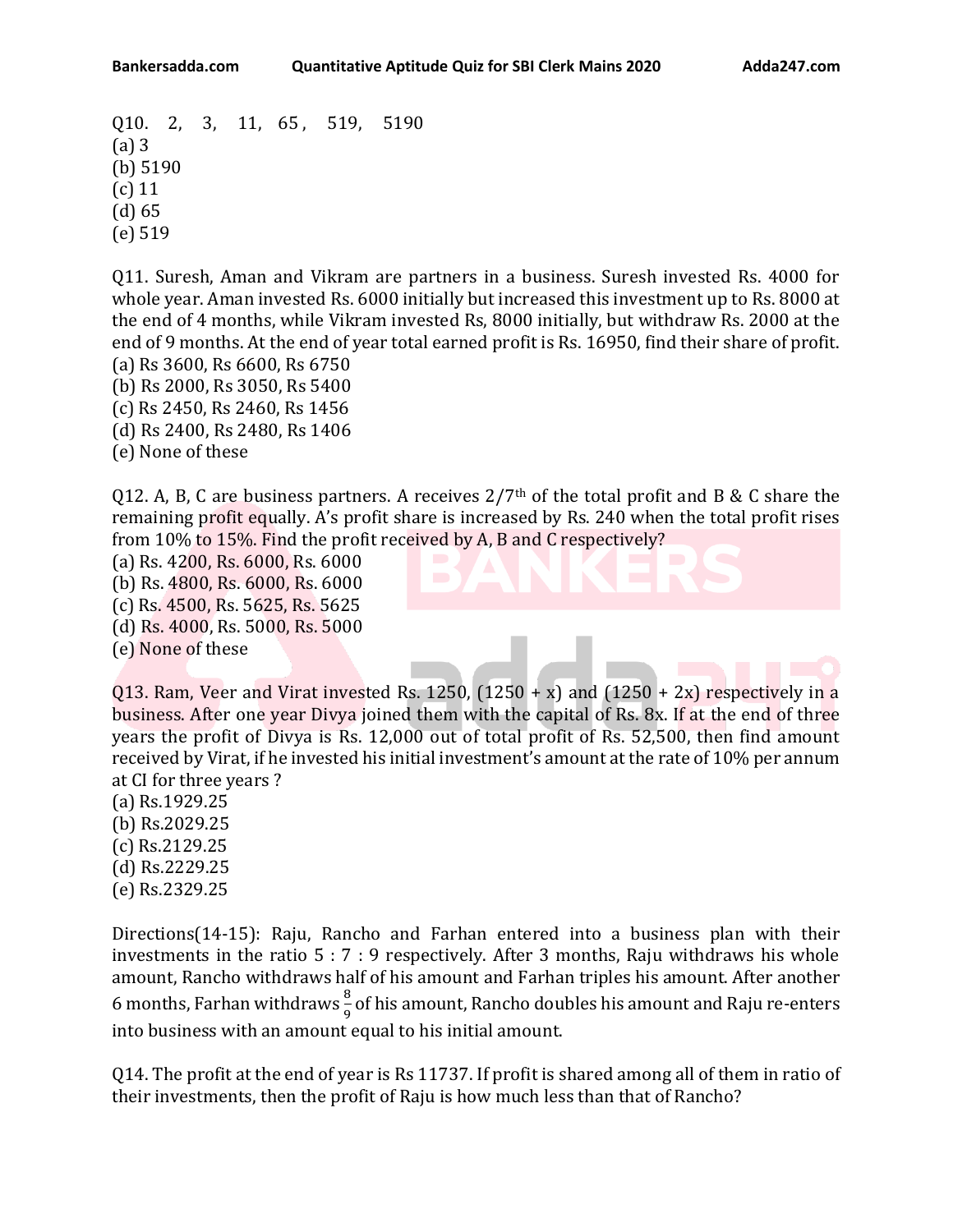(a) Rs 2861 (b) Rs 984 (c) Rs 1331 (d) Rs 4187 (e) Rs 3137

Q15. All of them maintain their amounts at the end of 1st year for another 12 months. What is the share of Rancho if the overall profit for only 2<sup>nd</sup> year is Rs. 22500? (a) 10000 (b) 11250 (c) 9725 (d) 12050 (e) None of these

## **Solutions**



Sol.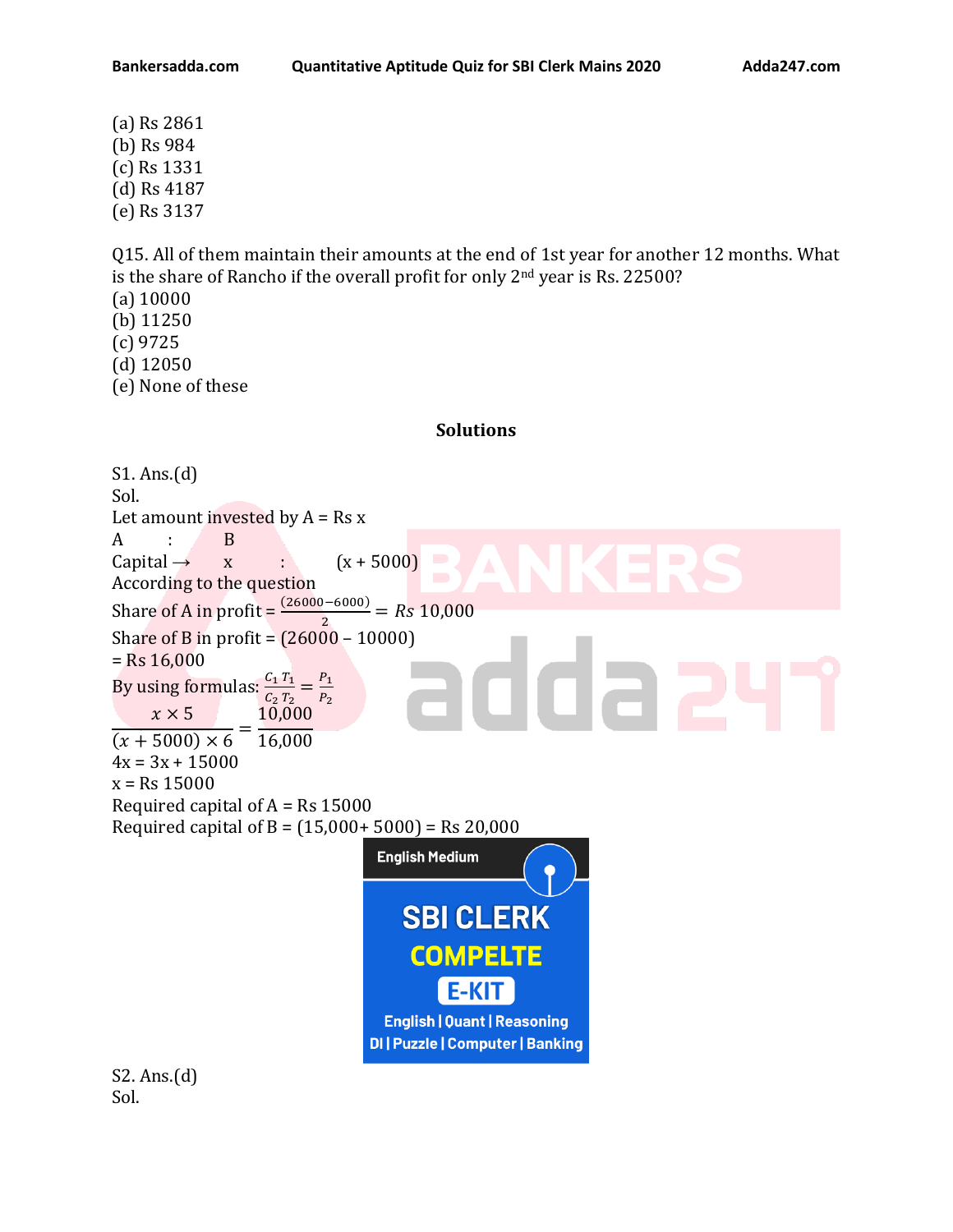```
Ratio of investments of A and B =10,000: 4000
= 5: 2Profit of A = 5xProfit of B = 2x + 12 \times 100A/a.
7x + 1200 = 4000x = 400Profit of A = 2000Profit of B = 4000 – 2000 = 2000
S3. Ans.(b)
Sol.
(A's profit) : (B's profit) : (C's profit) 
= (12,000 \times 4 + 12,000 \times 6): (26,000 \times 6 + 26,000 \times 2): (32,000 \times 10)= 12,000 \times 10 : 26,000 \times 8 : 32,000 \times 10= 15 : 26 : 40∴ Share of B in total profit =26
                                   15 + 26 + 40× 53622
= Rs. 17,212
S4. Ans.(b)
Sol.
(A's profit) : (B's profit) : (C's profit) 
= (30,000 \times 12): (24,000 \times 4 + 18,000 \times 8): (42,000 \times 4 + 32,000 \times 8)= 30 \times 12 : (24 \times 4 + 18 \times 8) : (42 \times 4 + 32 \times 8)= 45:30:53∴ B's profit =
                 30
                 128
                      \times 11960 = 2803.125
≈ 2,803 (approximately) 
S5. Ans.(a)
Sol.
A : B : C5 : 6 : 3 \rightarrow 14Let total profit = 100\Rightarrow profit shared = 70
\Rightarrow Difference of profit between A & B + C = 55 - 45 = 10
& 10 \xrightarrow{\times 20} 200\Rightarrow total profit = 100 \times 20 = 2000 Rs.
S6. Ans.(b)
Sol.
Pattern is ×2+2, ×3+3, ×4+4, ×5+5, ×6+6
∴ Wrong term = 560 \neq 112 \times 5 + 5 = 565
```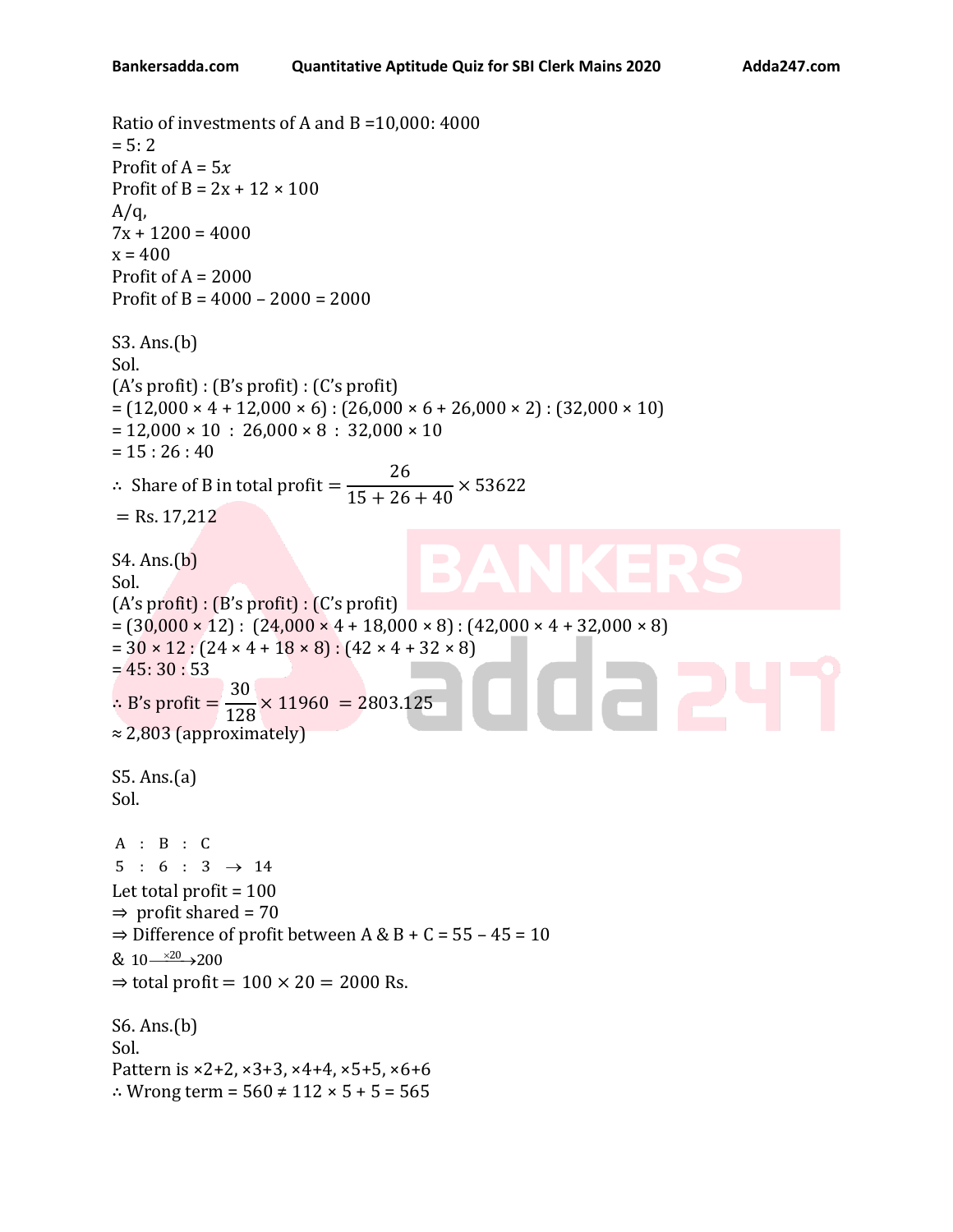S7. Ans.(c) Sol. Pattern is +5×1, +5×3, ×5+5, +5×7, ×5×9 ∴ Wrong term = 1285 ≠ 1242 + 45 = 1287 S8. Ans.(a) Sol.

Pattern is +22, –24, +26, –28, +30, -32

S9. Ans.(d) Sol. Series is  $15^2 - 2 = 223$  $17^2 - 2 = 287$  $19^2 - 2 = 359$  $21^2 - 2 = 439$  $23^2 - 2 = 527$  $25^2 - 2 = 623$ ∴ wrong term = 529



S10. Ans.(b) Sol. Pattern is ×2-1, ×4-1, ×6 - 1, ×8-1, ×10-1 ∴ Wrong term =  $5190 \neq 519 \times 10 - 1 = 5189$ 

```
S11. Ans.(a)
Sol.
```

| Suresh  |   | Aman                      |   | <b>Vikram</b> |
|---------|---|---------------------------|---|---------------|
| 4000×12 |   | $6000\times4+8\times8000$ |   | 8000×9+6000×3 |
| 48      |   | $24 + 64$                 | ÷ | $72 + 18$     |
| 48      | ÷ | 88                        | ÷ | 90            |
| 24      | ÷ | 44                        | ÷ | 45            |
|         |   | 24<br>$\cdot$ . 1/050     |   |               |

Suresh's share =  $\frac{24}{24+44+45} \times 16950$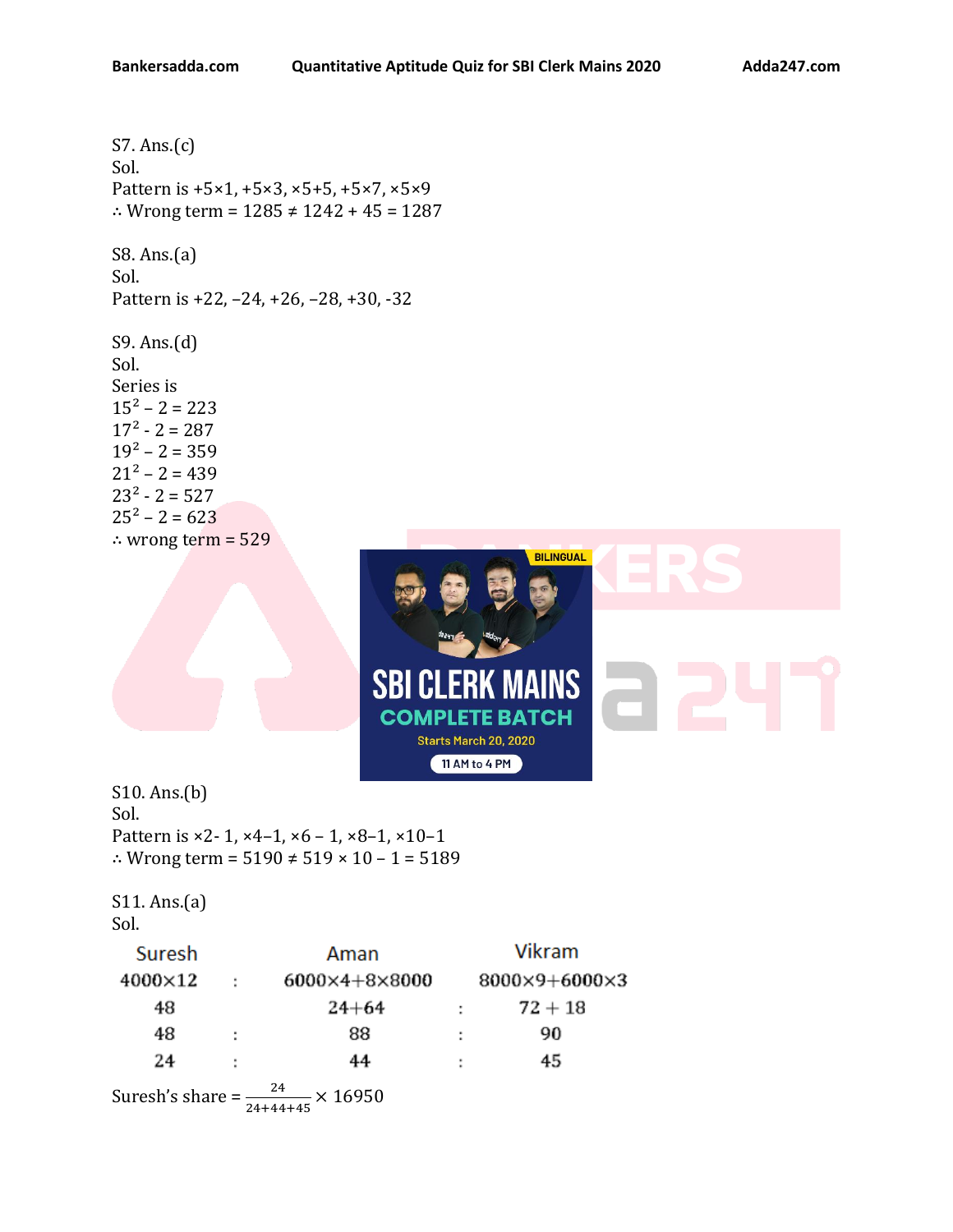```
=
     24
    113
           × 16950
= 24 \times 150= 3600Aman's Share =\frac{44}{34444}\frac{44}{24+44+45} × 16950
= 6600Vikram's Share =\frac{45}{34444}\frac{45}{24+44+45} × 16950
= 6750S12. Ans.(b) 
Sol. 
Let total profit be Rs x
A's profit share =\frac{2}{7}x\therefore B's profit share = \frac{5}{14}x = c's profit share
A's share in total profit when profit is increased by 10\% = \frac{2}{7} \times \frac{110x}{100}\frac{110x}{100} = \frac{220x}{700}A's share in total profit when profit is increased by 15\% = \frac{2}{7} \times \frac{115x}{100} = \frac{230}{70}\frac{115x}{100} = \frac{230x}{700}700
ATQ
230x\frac{230x}{700} - \frac{220x}{700}\frac{220x}{700} = 240 \Rightarrow x=Rs 16800
 \therefore profit share of A=16,800 \times\frac{2}{7}\times \frac{2}{5} = 4,800: profit share of B=
                                                     I
                                                    J
                              \left( \frac{16,800 - 4,800}{\sqrt{100}} \right)l
                              (16,800 -2
                                \left( \frac{16,800 - 4,800}{0} \right) = 6,000∴ Capital invested by A, B & C = Rs. 4800, Rs. 6000, Rs. 6000
S13. Ans.(e)
Sol. 
Profit ratio of Ram, Veer, Virat & Divya 
= (1250 \times 3):(1250 + x) \times 3:(1250 + 2x) \times 3:8x \times 2= 3750: (3750 + 3x): (3750 + 6x): 16x
ATQ –
               16x\frac{16x}{3750+(3750+3x)+(3750+6x)} = \frac{12000}{(52500-12)}(52500−12000)
    16x\frac{16x}{11250+9x} = \frac{12000}{40500}40500
   16x\frac{16x}{11250+9x} = \frac{6}{27}8
54x - 9x = 1125045x = 11250x = 250Amount invested by Virat = (1250 + 250 \times 2) = Rs 1750
Rs. 1750
Required amount
=1750\times\left(1+\frac{10}{100}\right)^3
```